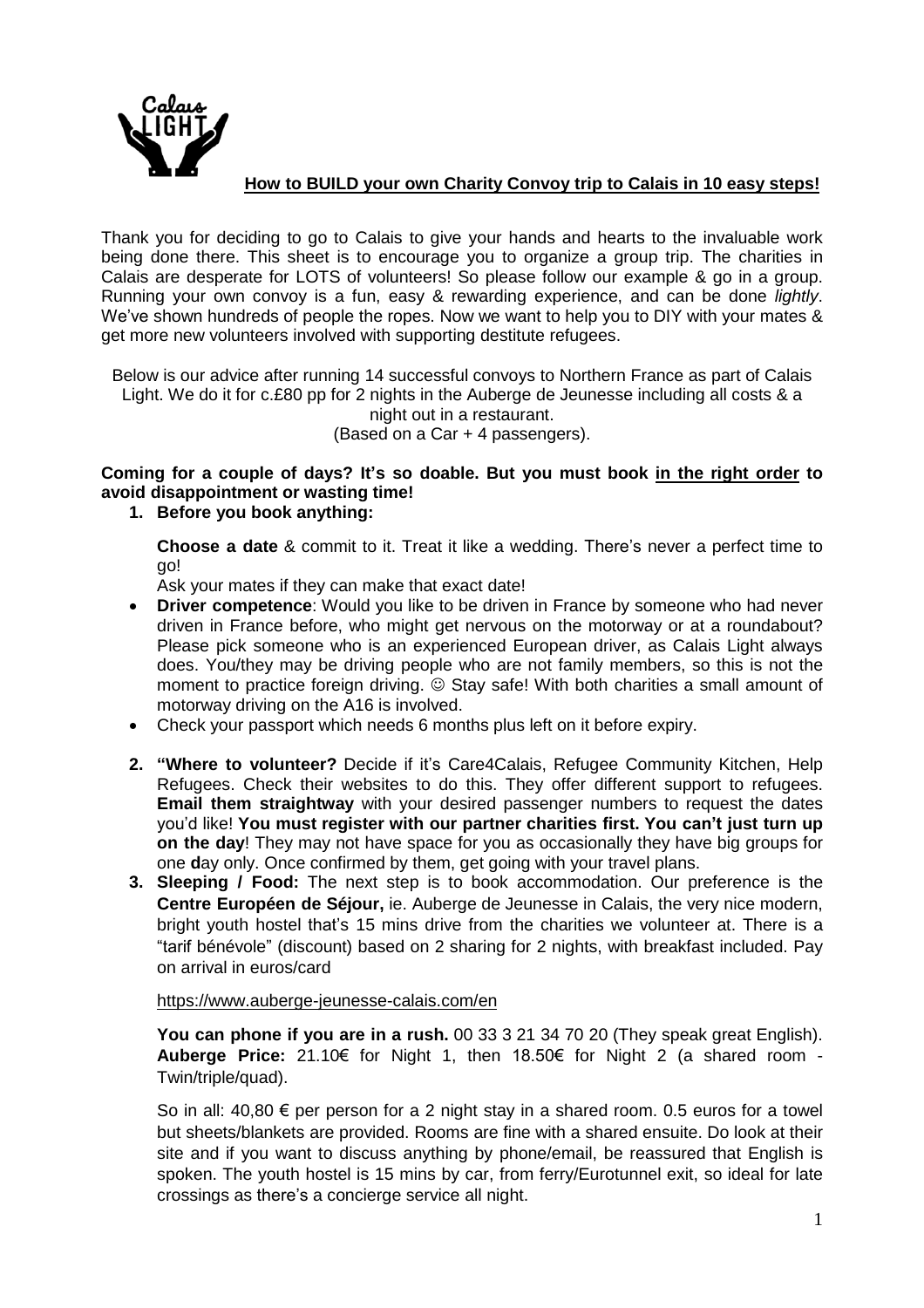**FUN:** The hostel's just 40 sec walk from the most beautiful thing in Calais, the gorgeous 35 miles of Calais Beach, pure, fine, white sand. Do have a walk or a run on it when you arrive. It has its own BANKSY mural!

**Food:** The charities all provide free lunch. The Family Pub, Rue Royale is a short walk from the Auberge & most volunteers go there for dinner. BOOK! Great food, served quick, lots of music, fab vibe & lots of Calesiens too.

**Airbnb** offers lots of great accommodation to suit all budgets.

## **4. Getting there: TRAVEL:** The next step is to book travel. **Ferry/Eurotunnel/Eurostar?**

**Ferry:** Cheapest!! P&O & DFDS = main operators Dover-Calais route. 30 crossings of 90 min each way. Choose a ferry that charges **per car** rather than per passenger & you can take up to 9 passengers for c.£85 return. **TIP:** Book the crossing & yourself & all *committed* passengers onto the ferry as soon as you've done Step 1 & 2 (confirmed with charity & booked accommodation). You can add other passengers free as you convince them. *But make sure if you do this that you have FIRST registered these extra people with the charities & the Auberge de Jeunesse/Centre de Séjour* You can also amend car passenger names free.

**Directferries.co.uk** or **uk.discountsfinder.net** are two comparison sites to look at.

**Eurotunnel:** The quickest/easiest way to travel when driving, if you need to work the Friday and return late Sunday pm. Cost is per car  $+$  < 9 passengers. Crossing time = 35 mins + 25 min check-in time of 25 mins.

**Eurostar: Quite pricey!** 55min London to Calais-Frethun, just outside the city. Check-in is 45-60 min. Frequent trains from Calais-Frethun to the town centre (18 min /1.2€).

**Coach**: Checkmybus is a low-cost website that compares UK bus and coach journeys. Av return price is £35.

**Lift share:** There are 3 great Facebook pages offering car-share to Calais with other people. Just post your requirements or keep an eye for people offering lifts:

- a. Volunteer Group to Calais
- b. Uniting Volunteer, travel buddies ( car & room share) Refugee Crisis
- c. Liftshare Calais & Dunkirk Refugee Camps

These are travel groups for like-minded individuals who want to volunteer and find a travel buddy to spread the cost & care for the environment. Stay safe! Maybe travel in 2s!

- **5. TIP: BREAKDOWN INSURANCE**: Make sure your driver buys Breakdown Insurance. **The cheapest way is as part of the ferry purchase**. **You will see a screen that asks you**. Or use annual multi-trip policy or breakdown insurance via your bank. Insurance is essential!! Your friends/colleagues won't thank you if your car breaks down in France & you can't get them back to the UK for work on Monday. It should cover repatriation, towing to garage or an alternative car. This is a precaution that may not instantly occur to you but it's vital prep if you're driving non-family members!
- **6. TRAVEL INSURANCE**: Every volunteer must take out short-term travel insurance, to cover their medical costs, repatriation, loss, cancellation, money. Though you have an EHIC, which currently covers most medical costs, all the charities **insist** on proof of travel insurance